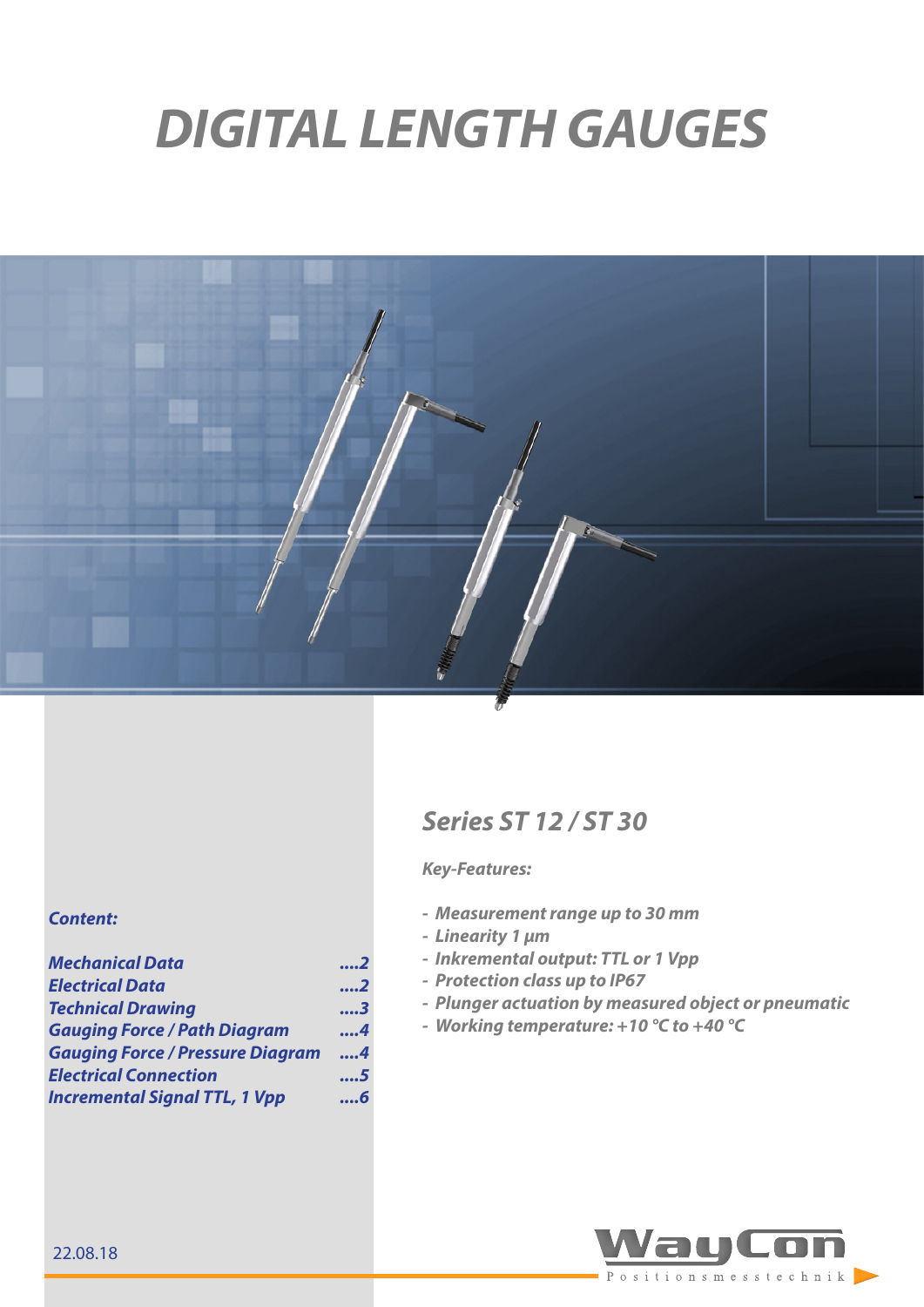## <span id="page-1-0"></span>**MECHANICAL DATA**

|                                  |                              | <b>ST 1278</b>                                | <b>ST 1288</b> | <b>ST 3078</b>     | <b>ST 3088</b> | <b>ST 1277</b> | <b>ST 1287</b> | <b>ST 3077</b> | <b>ST 3087</b> |
|----------------------------------|------------------------------|-----------------------------------------------|----------------|--------------------|----------------|----------------|----------------|----------------|----------------|
|                                  |                              |                                               |                |                    |                |                |                |                |                |
| Measuring range                  | [mm]                         | 12                                            |                | 30                 |                | 12             |                | 30             |                |
| Plunger actuation                |                              |                                               |                | By measured object |                |                |                | Pneumatic      |                |
| Position of plunger at rest      |                              | Extended                                      |                |                    |                |                | Retracted      |                |                |
| Measuring standard               |                              | DIADUR grating on glass; grating period 20 µm |                |                    |                |                |                |                |                |
| System accuracy                  | [µm]                         | ±1                                            |                |                    |                |                |                |                |                |
| Position error per signal period | [µm]                         |                                               | $\leq \pm 0.2$ |                    |                |                |                |                |                |
| Repeatability                    | [µm]                         | 0.25<br>0.7                                   |                | 0.25               |                | 0.7            |                |                |                |
| Short-range accuracy typically   | [µm]                         | 0.3                                           |                |                    |                |                |                |                |                |
| Reference mark                   | [mm]                         | approx. 5 below upper stop                    |                |                    |                |                |                |                |                |
| Working pressure                 | [bar]                        | $0.7$ to $2.5$<br>$0.8$ to $2.5$              |                |                    |                |                |                |                |                |
| Radial force                     | [N]                          | $\leq$ 0.8 (mechanically permissible)         |                |                    |                |                |                |                |                |
| Fastening                        |                              | Clamping shank Ø 8h6                          |                |                    |                |                |                |                |                |
| Operating orientation            |                              | Any                                           |                |                    |                |                |                |                |                |
| Vibration 55 Hz to 2000 Hz       | $\left[\frac{m}{s^2}\right]$ | $\leq$ 100 (EN 60 068-2-6)                    |                |                    |                |                |                |                |                |
| Shock 11 ms                      | $\left[\frac{m}{s^2}\right]$ | $\leq$ 1000 (EN 60 068-2-27)                  |                |                    |                |                |                |                |                |
| Working temperature              | [°C]                         | $+10$ to $+40$ ; reference temperature $+20$  |                |                    |                |                |                |                |                |
| Protection class EN 60 529       |                              | IP64 or IP67<br><b>IP64</b>                   |                |                    |                |                |                |                |                |
| Mass without cable               | [q]                          | 40                                            |                |                    | 50             |                | 40             |                | 50             |

# **ELECTRICAL DATA**

|                                                                                                                                            |       | <b>ST 127x</b><br><b>ST 307x</b>                                                      |                           | <b>ST 128x</b><br><b>ST 308x</b>                |  |
|--------------------------------------------------------------------------------------------------------------------------------------------|-------|---------------------------------------------------------------------------------------|---------------------------|-------------------------------------------------|--|
| Interface                                                                                                                                  |       | TTL                                                                                   |                           | 1 Vpp                                           |  |
| Integrated interpolation                                                                                                                   |       | 10 fach                                                                               |                           | $\overline{\phantom{a}}$                        |  |
| Signal period                                                                                                                              | [µm]  | $\overline{2}$                                                                        |                           | 20                                              |  |
| Edge separation a at scanning<br>frequency/traverse speed <sup>2)</sup><br>100 kHz $\leq$ 72 m/min <sup>1)</sup><br>25 kHz $\leq$ 30 m/min | [µs]  | $\geq 0.48$<br>$\geq 1.98$                                                            | $\ge 0.23$<br>$\geq 0.98$ |                                                 |  |
| <b>Electrical connection</b>                                                                                                               |       | Cable 1.5 m with D-sub connector (male), 15-pin<br>(integrated interface electronics) |                           | Cable 1.5 m with D-sub connector (male), 15-pin |  |
| Cable outlet                                                                                                                               |       | axial or radial                                                                       |                           |                                                 |  |
| Voltage supply                                                                                                                             | [VDC] | $5 + 0.5$                                                                             |                           |                                                 |  |
| Current consumption                                                                                                                        | [mA]  | < 195 (without load)                                                                  |                           | < 55                                            |  |

1) Mechanically limited

<sup>2)</sup> At a corresponding cutoff or scanning frequency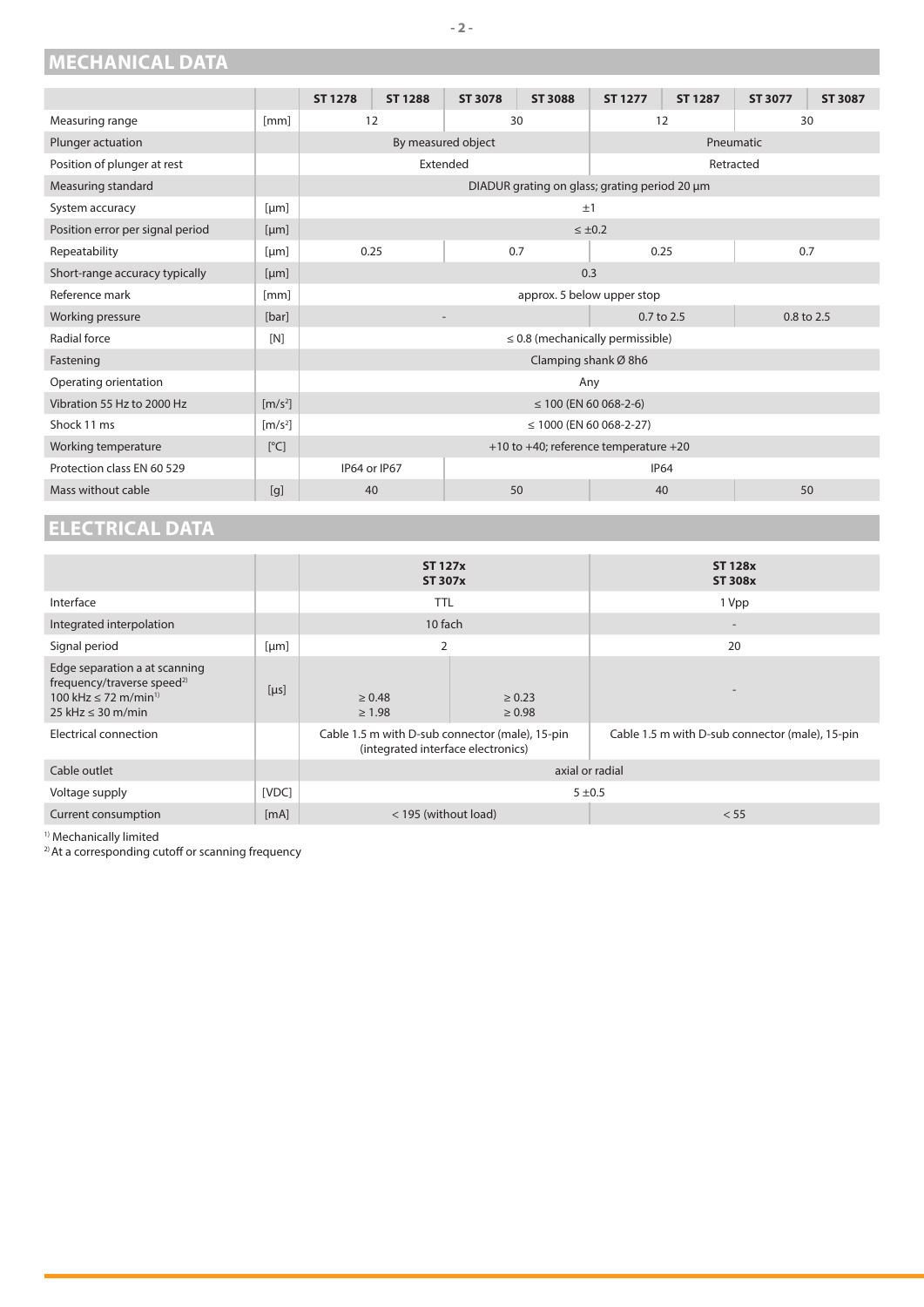## <span id="page-2-0"></span>**TECHNICAL DRAWING**



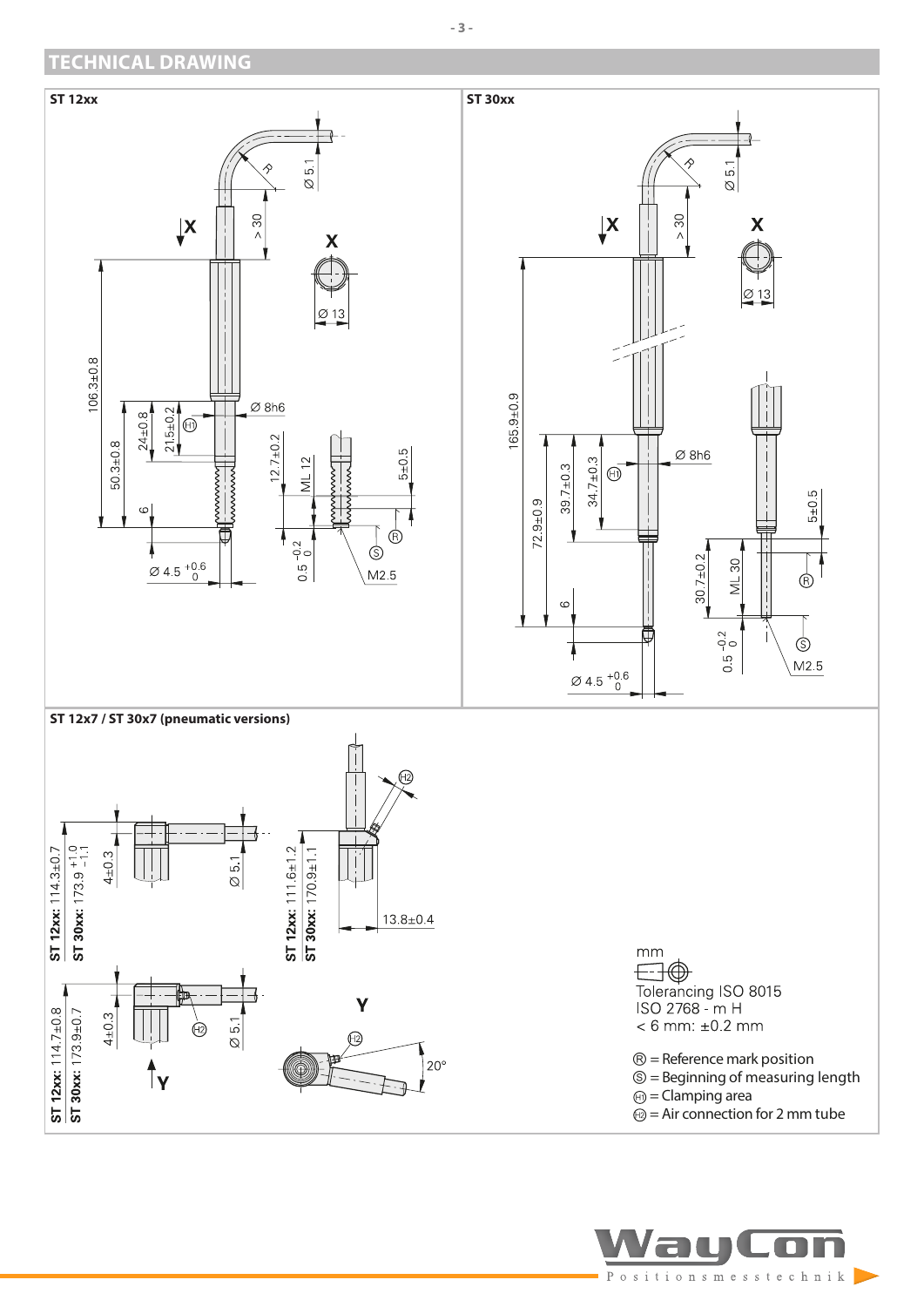#### <span id="page-3-0"></span>**GAUGING FORCE / PATH DIAGRAM**





\*\* Over the entire measuring range

#### **GAUGING FORCE / PRESSURE DIAGRAM**





The diagrams apply for the horizontal operating orientation, except for special variants. The following compensation values are to be taken into account for other operating orientations:

| Model   | <b>Operating orientation</b><br>vertical Upward | <b>Operating orientation</b><br>vertical Downward |
|---------|-------------------------------------------------|---------------------------------------------------|
| ST 12x7 | $-0.07N$                                        | $+0.07N$                                          |
| ST 12x8 | $-0.08$ N                                       | $+0.08N$                                          |
| ST 30xx | $-0.11$ N                                       | $+0.11 N$                                         |

#### **- 4 -**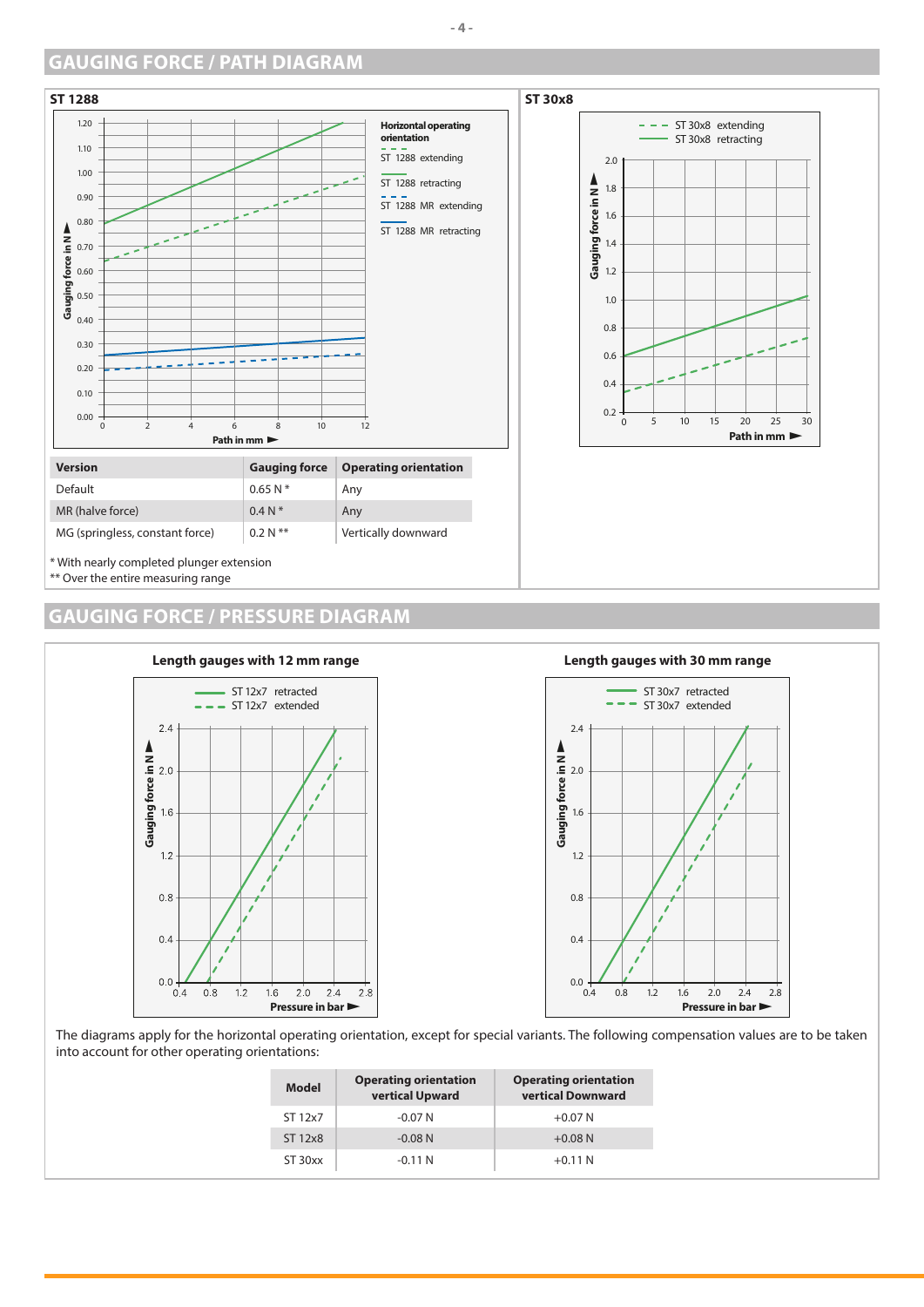### <span id="page-4-0"></span>**ELECTRICAL CONNECTION INCREMENTAL TTL**



Shield on housing; Up = Power supply

Sensor: The sensor line is connected in the encoder with the corresponding power line. Vacant pins or wires must not be used.

## **ELECTRICAL CONNECTION INCREMENTAL 1 Vpp**



Vacant pins or wires must not be used.